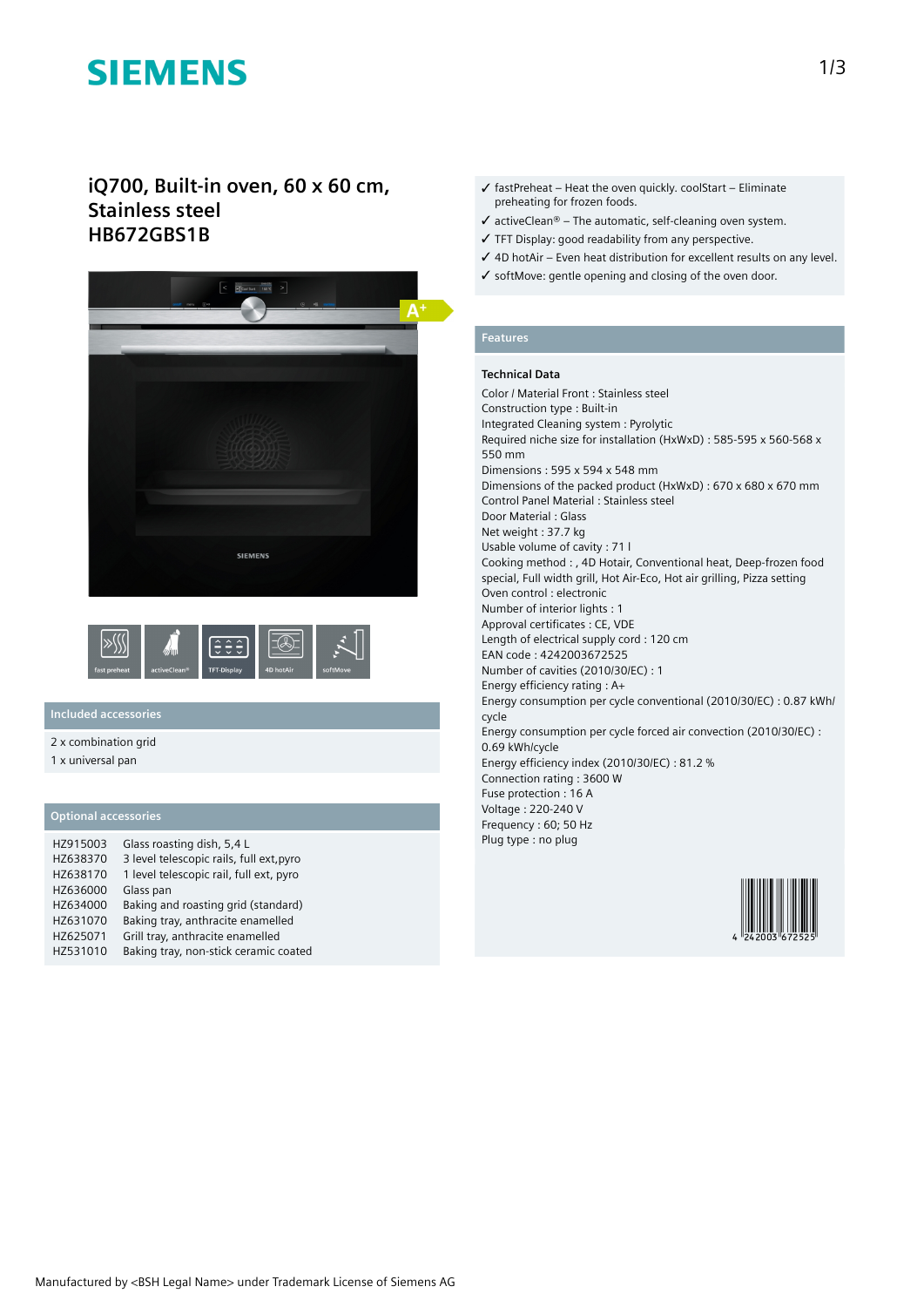# **SIEMENS**

# iQ700, Built-in oven, 60 x 60 cm, **S t a i n l e s s s t e e l HB672GBS1B**

## **Features**

#### **Design**

- 2.8" TFT Display
- Cavity inner surface: enamel anthracite
- Drop down oven door, softClose, softOpen
- 
- ●<br>● 5 shelf positions in oven
- Stainless steel control dial
- Bar handle
- We recommend you to choose complementary products within IQ700, in order to assure an optimal design combination of your Built-In appliances.

#### **F e a t u r e s**

- coolStart
- Digital temperature display with proposal
- Actual temperature display Heating-up indicator
- Electronic door lock
- Control panel lock Automatic safety switch off Residual heat indicator Start button Door contact switch
- $\bullet$  Electronic oven clock timer
- Interior halogen light, Light on/off when door opened/closed
- Integral cooling fan

### **Cleaning**

- $\bullet$  activeClean
- Full glass inner door

#### **Programmes/functions**

- Oven with 8 main functions, 8 main functions heating methods: 4D hot air, hotairGentle, conventional top & bottom heating, Conventional heat Gentle, hot air grilling, full width grill, Pizza setting, coolStart
- Fast preheat

#### **A c c e s s o r i e s**

 $\bullet$  1 x universal pan, 2 x combination grid

#### Technical information

- Energy efficiency rating (acc. EU Nr. 65/2014): A+
- Energy consumption per cycle in conventional mode:0.87 kWh
- Energy consumption per cycle in fan-forced convection mode:0.69 kWh
- Number of cavities: Main cavity Heat source: electrical Cavity volume:71 litres
- Temperature range 30 °C 275 °C
- · Total connected load electric: 3.6 KW
- 120 cm Cable length
- Nominal voltage: 220 240 V
- Appliance dimension (hxwxd): 595 mm x 594 mm x 548 mm
- $\bullet$  Niche dimension (hxwxd): 585 mm 595 mm x 560 mm 568 mm x 550 mm
- Please refer to the dimensions provided in the installation manual